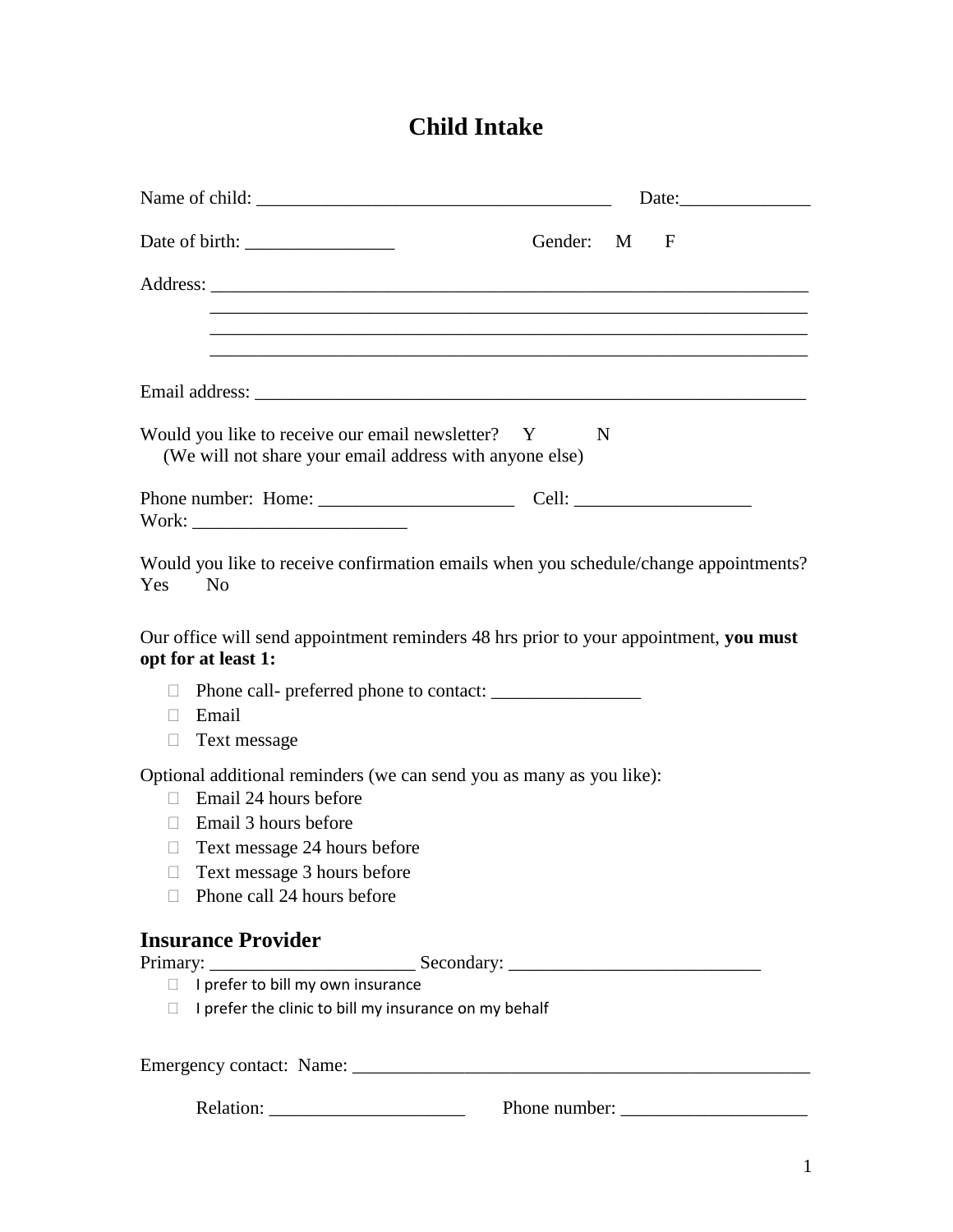Other health care providers the child is seeing (ie. medical doctor, chiropractor, etc):

| the control of the control of the control of the control of the control of the control of the control of the control of the control of the control of the control of the control of the control of the control of the control | $\mathcal{L}$ |
|-------------------------------------------------------------------------------------------------------------------------------------------------------------------------------------------------------------------------------|---------------|
|                                                                                                                                                                                                                               |               |
|                                                                                                                                                                                                                               |               |
|                                                                                                                                                                                                                               |               |

Child's health concerns in order of importance:

| 1.              |  |
|-----------------|--|
| っ<br><u>، ،</u> |  |
| 3.              |  |
| Δ               |  |
| 5<br>J.         |  |

<u> 1989 - Johann Stoff, deutscher Stoff, der Stoff, der Stoff, der Stoff, der Stoff, der Stoff, der Stoff, der S</u>

#### **Medical History**

List past or present serious conditions, illnesses, injuries and hospitalizations with approximate dates:

Does the child have any allergies (medications, environmental, etc)?

List all current medications with dosage if known (including prescription and over the counter drugs, vitamins, supplements, herbs, homeopathics, etc):

<u> 1989 - Johann Stoff, deutscher Stoff, der Stoff, der Stoff, der Stoff, der Stoff, der Stoff, der Stoff, der S</u>

<u> 1989 - Johann Stoff, amerikansk politiker (d. 1989)</u>

<u> 1989 - Jan James James, martin amerikan basar (j. 1989)</u>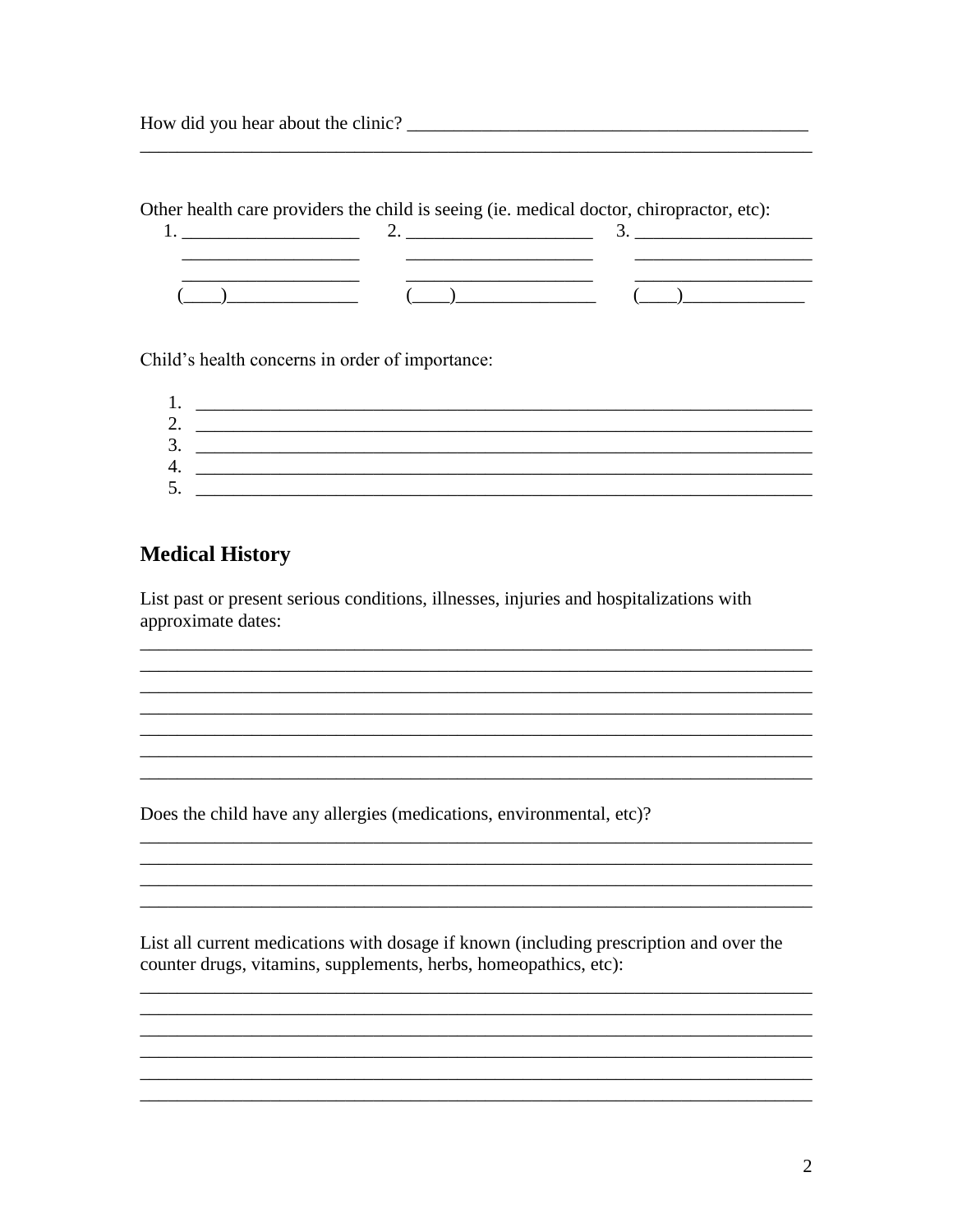Does the child frequently use any of the following (please check yes or no):

|                                                                       | Yes | No | If yes, how often                                                                                                     |
|-----------------------------------------------------------------------|-----|----|-----------------------------------------------------------------------------------------------------------------------|
| Tylenol/Advil                                                         |     |    |                                                                                                                       |
| Other painkillers                                                     |     |    |                                                                                                                       |
| Antacids                                                              |     |    |                                                                                                                       |
| Laxatives                                                             |     |    | <u> 1989 - Johann Barbara, martin amerikan basal dan berasal dalam basal dalam basal dalam basal dalam basal dala</u> |
| Please list past prescription medications and indicate time of usage: |     |    |                                                                                                                       |
|                                                                       |     |    |                                                                                                                       |
|                                                                       |     |    | and the control of the control of the control of the control of the control of the control of the control of the      |
|                                                                       |     |    |                                                                                                                       |
|                                                                       |     |    | Does the child get regular screening tests done by another doctor? (blood tests, etc) $Y \times N$                    |
|                                                                       |     |    | How long has it been since the child last saw a medical doctor?                                                       |
|                                                                       |     |    | How many times has he/she been treated with antibiotics? ________________________                                     |
| Please indicate which vaccinations the child has received:            |     |    |                                                                                                                       |
|                                                                       |     |    | $\Box$ DPT (diphtheria, pertussis, tetanus) $\Box$ Haemophilus influenza B                                            |
| $\Box$ MMR (measles, mumps, rubella) $\Box$ Hepatitis A and B         |     |    |                                                                                                                       |
| Flu shot                                                              |     |    |                                                                                                                       |
| Other:                                                                |     |    |                                                                                                                       |
|                                                                       |     |    | Has he/she had any adverse reactions to vaccinations? __________________________                                      |
|                                                                       |     |    |                                                                                                                       |

## **Family Health History**

Please indicate if a close relative of the child (parent, grandparent, sibling, etc) has had any of the following:

|                     | <b>Family Member</b> |                       | <b>Family Member</b> |
|---------------------|----------------------|-----------------------|----------------------|
| Allergies           |                      | Depression            |                      |
| Asthma              |                      | Other mental illness  |                      |
| Heart disease       |                      | Drug abuse/alcoholism |                      |
| High blood pressure |                      | Kidney disease        |                      |
| <b>Diabetes</b>     |                      | Other                 |                      |
| Cancer              |                      |                       |                      |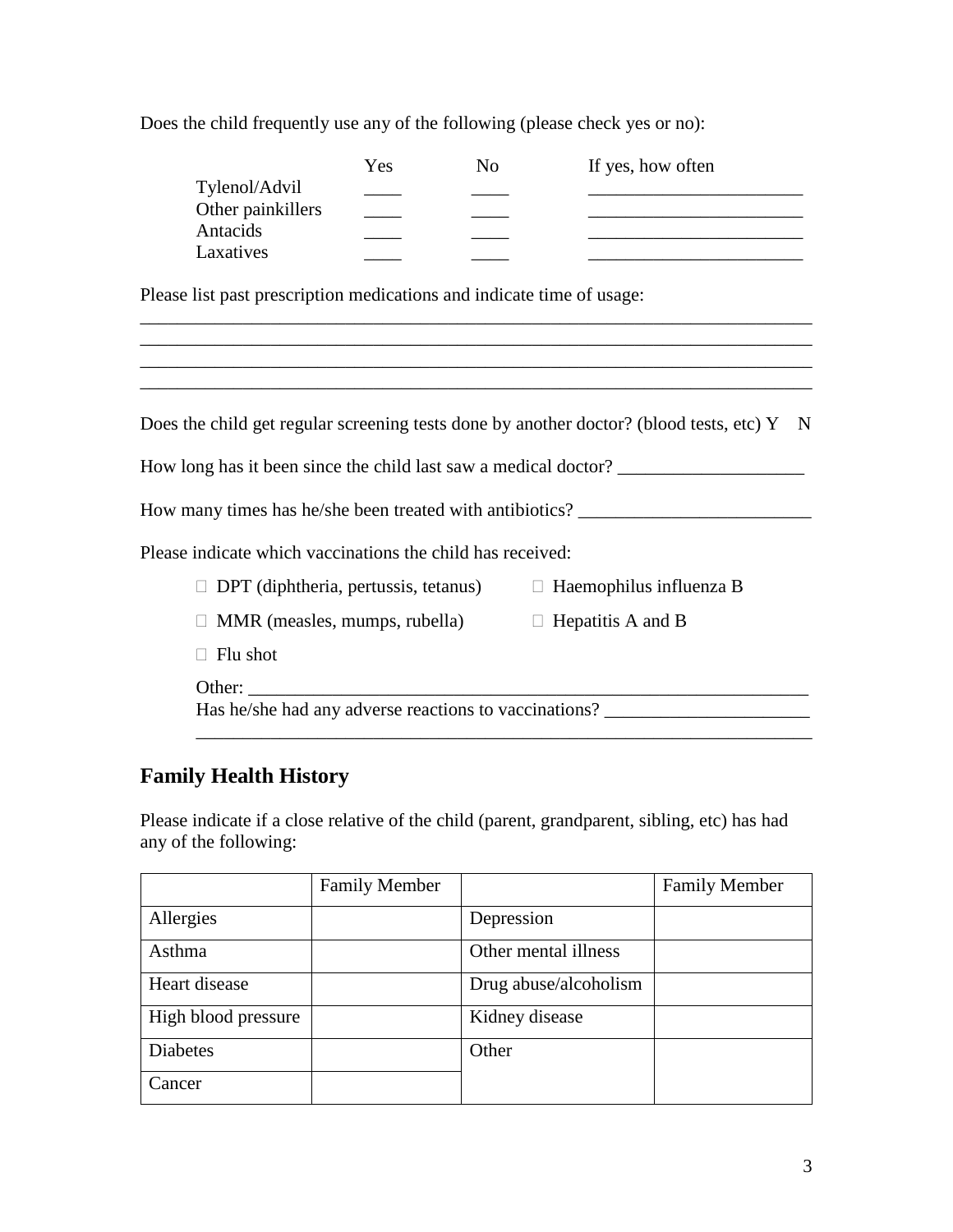### Diet

Does the child have any food allergies or sensitivities? Please list:

| Does he/she have any food restrictions? (vegetarian, vegan, religious, etc) |  |
|-----------------------------------------------------------------------------|--|
|                                                                             |  |

| Describe a typical day's diet: |  |
|--------------------------------|--|
|                                |  |
|                                |  |
| Dinner _______________________ |  |
|                                |  |
|                                |  |

### **Environment**

| Does the child play sports? Y N if yes, how often and what do they do?                    |   |   |   |
|-------------------------------------------------------------------------------------------|---|---|---|
| Is the child exposed to second hand smoke?                                                | Y | N |   |
| Is the child frequently exposed to animals (pets, daycare)?                               | Y | N |   |
| Is he/she regularly exposed to toxins or hazards (home, hobbies, etc)? Y                  |   |   | N |
| Does he/she sleep well, if no, please describe? _________________________________         |   |   |   |
| If the child is in school, does he/she enjoy school and how is the child doing in school? |   |   |   |
|                                                                                           |   |   |   |
| Describe the emotional state of the child's home: _______________________________         |   |   |   |
|                                                                                           |   |   |   |